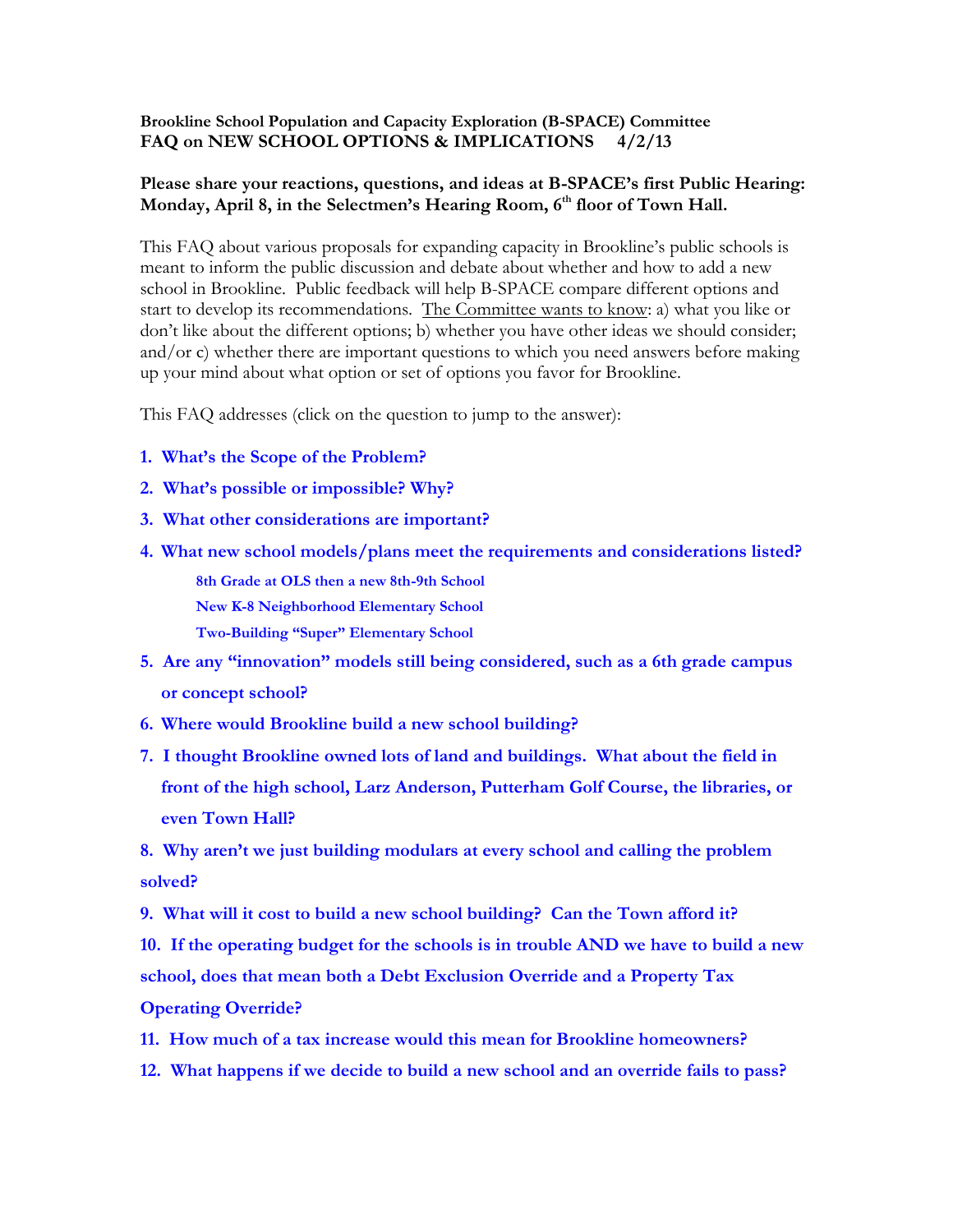The B-SPACE Committee (comprised of Town and Schools representatives, Advisory Committee, Building Commission, Parent and Community members) was convened by the Selectmen at the request of the School Committee to engage the whole town in a conversation about how to address the long-term challenges of exploding school enrollments. B-SPACE will make its recommendations in June/July of 2013. To date, it has explored a number of ideas for reducing enrollments, increasing space, and addressing both capital and operating budget challenges for the schools. If you have general questions about B-SPACE, please see the first [B-SPACE FAQ.](http://www.brooklinema.gov/index.php?option=com_docman&Itemid=1744)

To be part of this discussion, **come to a Public Hearing on Monday, April 8, at 6:30 pm** in the Selectmen's Hearing Room  $(6<sup>th</sup>$  floor, Town Hall). Have a comment or question but can't come to a meeting? [Send us an email!](mailto:alan_morse@brookline.k12.ma.us,%20robin_coyne@brookline.k12.ma.us,%20betsy@betsydewitt.com?subject=Comments%20on%20New%20School%20Options)

# <span id="page-1-0"></span>**1. Q: What's the Scope of the Problem?**

**A:** The problem has four main components:

- Elementary Schools: After several years of extraordinary enrollment growth (an increase of 30% (1171 students) in the elementary schools since 2006, resulting in an additional 37 sections), the Public Schools of Brookline (PSB) will be, in 2014-2015, at or over its physical capacity across the district. Recently renovated schools were expanded only to meet the known enrollment demands of those schools.
- **Brookline High School (BHS):** As these large elementary enrollments age, Brookline High School will eventually be affected, with challenged physical capacity beginning as early as 2017-18, and over-capacity enrollments of 2,500 by 2022.
- Operating Budget for Public Schools of Brookline (PSB): Along with higher enrollments has come the need to add teaching and specialist/support staff as the Schools strive to maintain their commitment to lower class sizes, educational equity, and quality special services, resulting in annual operating deficits and reductions in valued programs and/or supports.
- Capital Budget for Town: The need for additional classrooms continues to challenge the Capital Improvements Plan (CIP) as we pursue aggressive reconfiguration of our existing school spaces, renovation and expansion of school buildings with the assistance of the Mass. School Building Authority (MSBA), rental space outside the schools for pre-Ks, and selective use of modulars where feasible (if never desirable).

(for detail on the enrollment growth, see [Power Point Presentation to Committee 1/14/13\)](http://www.brooklinema.gov/index.php?option=com_docman&Itemid=1744)

**2. Q: What's possible or impossible? Why?** 

<span id="page-1-1"></span>**A:** B-SPACE agrees with the Superintendent of Schools on the following assumption and givens that guide the set of options under consideration for a new school facility:

- The model to be implemented must take pressure off the existing K-8 schools to accommodate the enrollment growth.
	- o WHY? Because this is the main reason we are looking at expansion. Adding a school without solving the underlying problem (crowding at ALL current buildings) is not an acceptable option.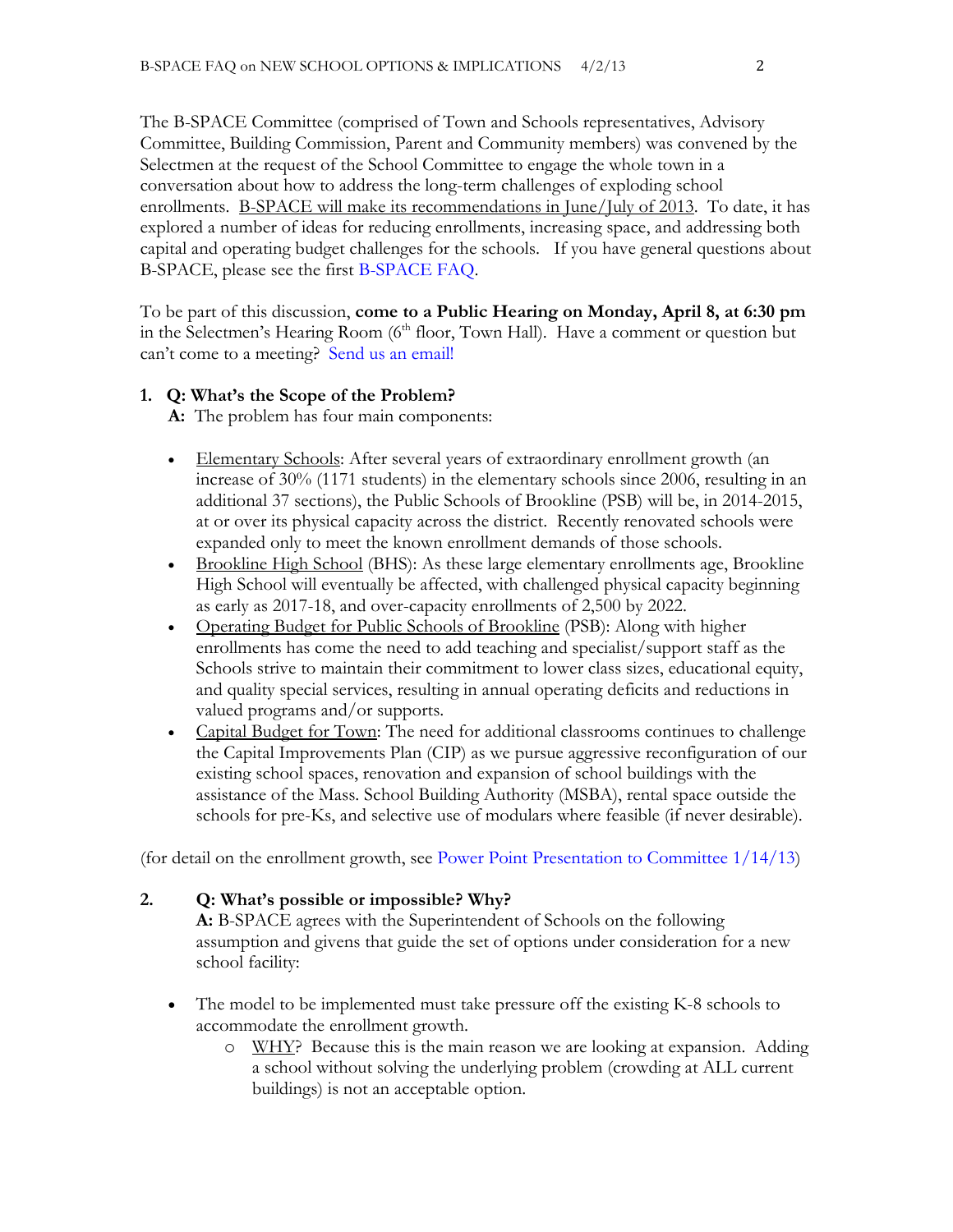- If it is anything other than a Brookline K-8 school, the proposed model must bring significant learning advantages to our students and our school system.
	- o WHY? Because any new school (even a K-8) will necessarily mean an increase in operating costs for the schools and potentially a need for more capital funds than are currently available, the Brookline community needs to see it as a worthwhile investment that improves the school system as a whole, not just something that fixes a crowding problem or appeals to a small percentage of the community.
- Any plan/model must meet the Public Schools of Brookline commitment to educational equity, meaning its benefits and/or burdens must be shared equitably across the PSB population.
- The plan must take into account the limits of space at Old Lincoln School (estimated to be able to accommodate 500-600 students, depending on type of school, ages of students, and level of capital investment).
	- o WHY? Old Lincoln School is our only existing facility that could take up to 525 students right away, but because its capacity is less than our large grade enrollments (in 2017-2018, the  $8<sup>th</sup>$  grade population will be 651 students), it falls short of what is needed for certain models, including single-grade models [\(described below\)](#page-3-1), in the long run.
- Any plan/model must have a realistic timeframe for implementation, including capital renovation or new building and staffing, and must be serviceable by the Town (maintenance & upkeep).
	- o WHY? Given the constraints of space and financing, only certain models could be put in place for 2014-2015, only some can realistically be financed given the other demands on the Town's Capital Improvement Plan (CIP), and any building needs maintenance of its systems, roof, windows, etc., which affects other budgets and staff in town. In particular, staffing a new school would require starting this fall (2013) to develop its program and hire some staff in order to be ready to open in September 2014.

## <span id="page-2-0"></span>**3. Q: What about Special Education, assignment of teachers, the High School, and future residential developments/growth?**

**A:** These are all considerations against which any plan must be measured:

- Maintaining our commitments to quality special education services is a paramount consideration. These programs and teachers are most efficient and effective when they work across multiple grades in a school, so this consideration is of particular concern and potential cost with a single-grade school model.
- Because teachers are licensed to teach specific grades, grade spans, and/or subjects, and because proper licensing must be maintained by law, different models may be more difficult to staff using current faculty.
- A strong model/plan will include an allowance for anticipated new residential developments as well as the possibility that enrollments may eventually decline.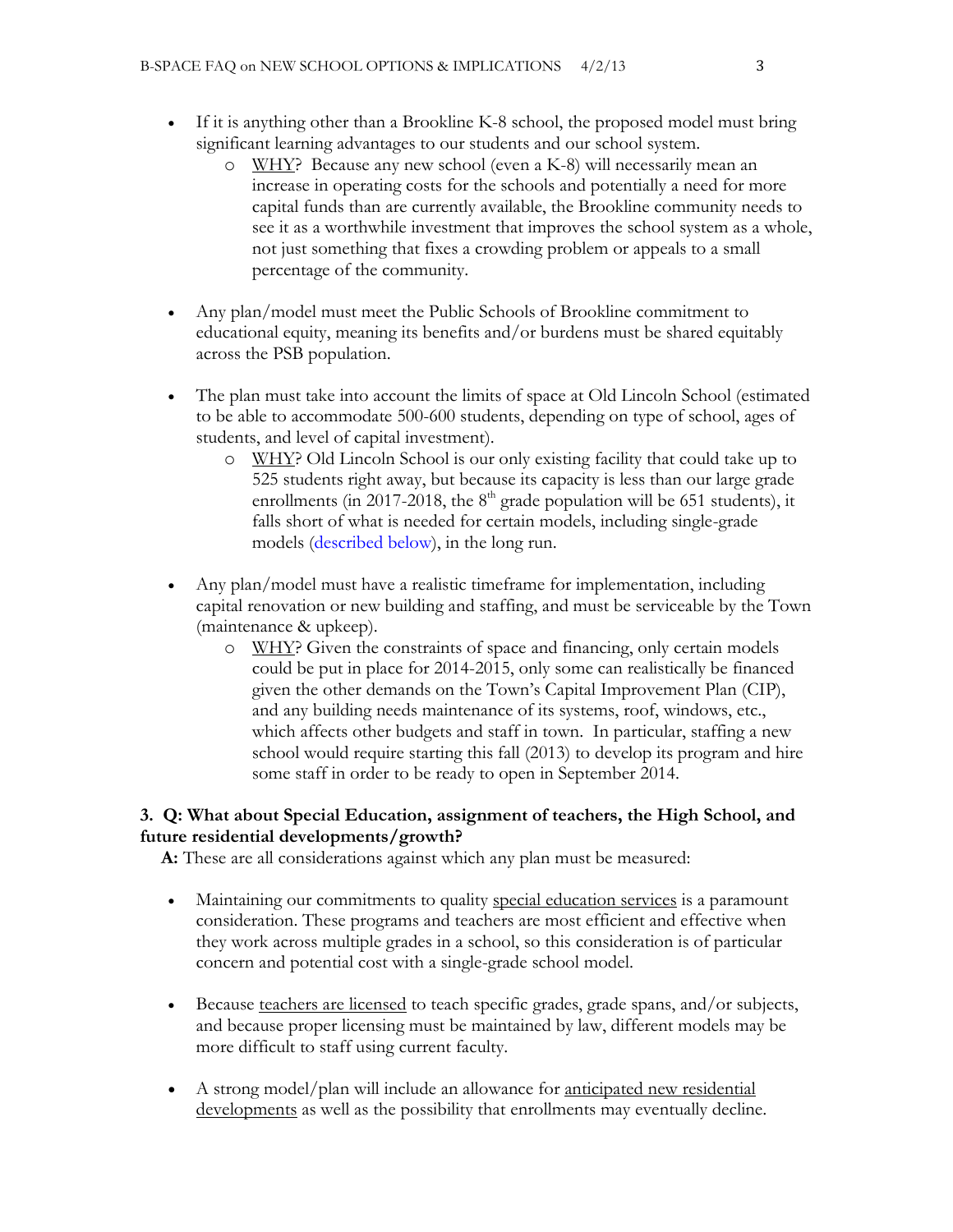- o WHY? With big questions surrounding potential new private development and Housing Authority units in north Brookline, possible development of Hancock Village in South Brookline, and unknowns about whether the growth of the school-age population in Brookline will continue, models that can respond flexibly to unknown future fluctuations in student population are preferred.
- Given the overall financial implications of having to address immediate elementary overcrowding and eventual overcrowding at the High School, "combined" solutions (elementary and high school) must be strongly considered.
	- o WHY? In 2017-2018, the same year that Old Lincoln School will be unable to house a whole grade, Brookline High School's population will increase from today's 1,767 to approximately 2,136 students, a number that would severely challenge the present BHS campus. By 2022, BHS will have to accommodate 2,500 students. (A separate Concept Study for BHS is underway to make recommendations for expanding space there.)

## <span id="page-3-0"></span>**4. Q: What new school models/plans meet all of the requirements and considerations listed in this FAQ?**

**A:** It remains to be seen which of many ideas meet all of the requirements because none of them have been fully investigated, all have pros and cons, and all are still subject to community discussion. But three ideas have risen to the top of consideration because they appear to be best matched with the expressed objectives and constraints:

<span id="page-3-1"></span> $\bullet$  8<sup>th</sup> Grade School at Old Lincoln  $\rightarrow$  Combined 8<sup>th</sup>-9<sup>th</sup> School at new facility

The idea: With modest renovations, Old Lincoln School can be ready to take the entire 8<sup>th</sup> grade in the fall of 2014. This would relieve significant space in all the existing K-8s, and would give us three additional years to plan and build a new facility that would become, in 2017-18 (which is the year that OLS will no longer be big enough for the grade) a permanent 8<sup>th</sup>-9<sup>th</sup> School for all Brookline students.

Advantages:

1) This plan utilizes Old Lincoln well in the short run, accommodates its size limitations, and eventually returns OLS to be used for swing space.

2) This plan removes sufficient numbers from both the elementary schools and BHS, so that expensive renovation/expansion of BHS would not be necessary.

3) Both the  $8<sup>th</sup>$  grade school and the new  $8<sup>th</sup>$ -9<sup>th</sup> school could be sites of innovation in teaching and learning, such as on-going professional collaboration across common curriculum; a school built around the developmental needs of 8th grade students to maximize intellectual and social engagement; teaching or curriculum content teams to create a more personalized school experience; or a schedule built around a longer school day/longer school year with access to BHS Unified Arts facilities, time for interest clubs (math, performing arts, Destination Imagination), or community service/service learning. 4) The plan includes all students in Brookline, so is equitable and would not involve any redistricting of attendance areas.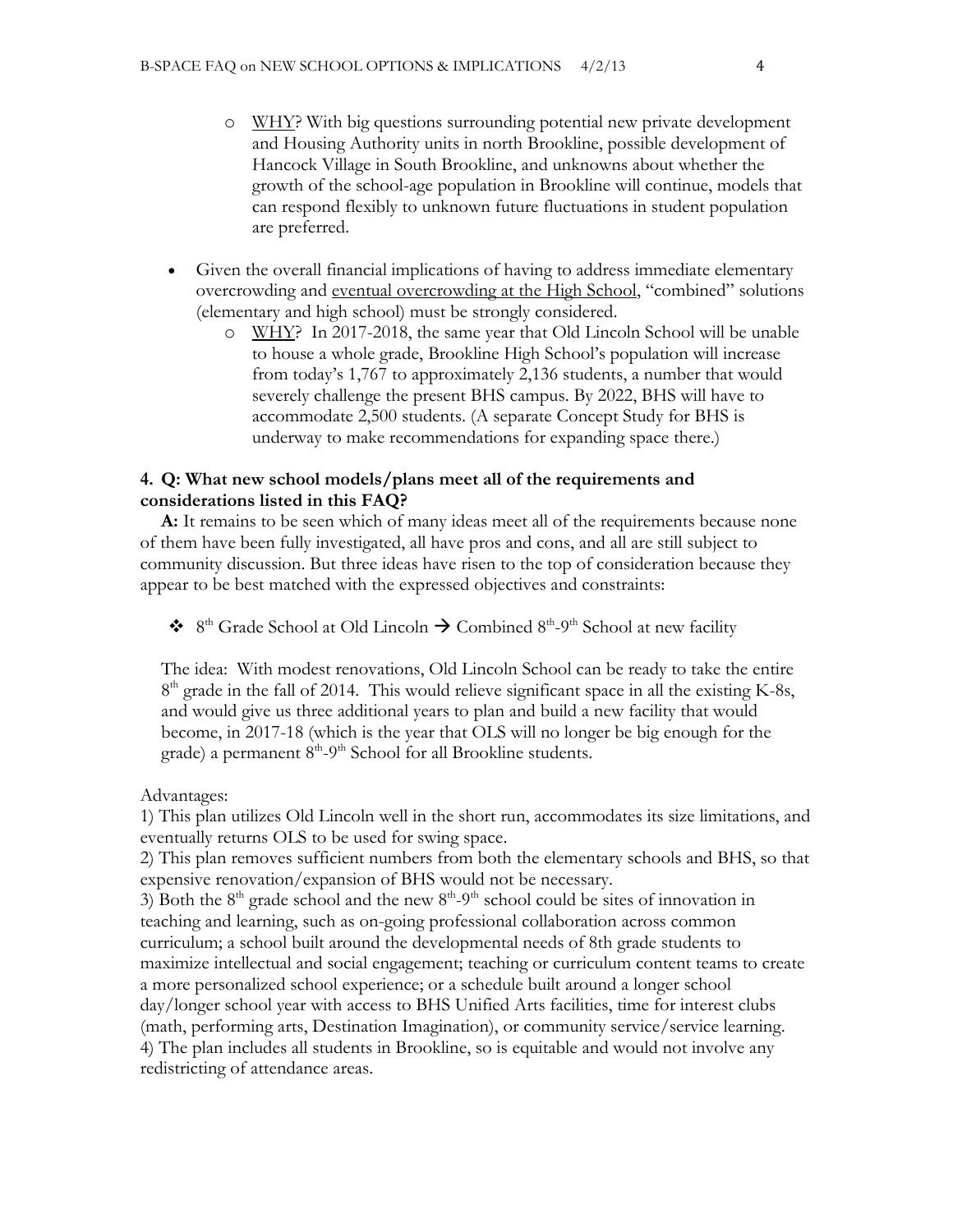5) This plan may free up enough space in existing elementary buildings to return some pre-K classes to those buildings.

6) Other elementary schools would be reconfigured as K-7 (or PK-7), but this would allow grades 6 and 7 to be taught in the configuration currently used for grades 7 and 8 (i.e. content-based, rather than age-based classrooms).

## Drawbacks:

1) There has been no site identified for a new school building, and all sites under consideration present some challenges.

2) The  $8<sup>th</sup>$ -9<sup>th</sup> school would need to house 1300 students, making it a substantial structure and therefore likely very expensive to build, operate, and maintain. For comparison, the renovation of Devotion School (at approximately 810 students) is expected to cost \$90 million.

3) It would be extremely difficult to bring a brand new facility from concept through occupancy in 4 ½ years, even if the community embraces the concept and expense.

4) Concerns for the 8th grade transition school include the nature of a one-grade school and transitions, particularly for certain of our special education populations.

5) The model would require a close examination of the licenses held by current 6th, 7th and 8th grade teachers.

# <span id="page-4-0"></span>New K-8 Neighborhood Elementary School

The Idea: Brookline would build a new school building to house a  $9<sup>th</sup>$  neighborhood K-8 elementary school. Because a new building cannot be ready in time (i.e. 2014-15), students assigned to that school would temporarily be housed at Old Lincoln School until the new school is built. To implement this plan, the site for the school would have to be established and its neighborhood district boundaries drawn, enabling the PSB to identify which students would then be temporarily housed at OLS. With one new district established, all other neighborhood districts would also have to be redrawn and the new district definitions implemented simultaneously to accomplish the relief of space pressure in the other 8 elementary schools.

## Advantages:

1) Extends the existing model for Brookline elementary schools rather than challenging that model with a new "concept" or structure.

2) Temporary use of Old Lincoln returns it to use either as swing space or potentially as extra space that extends the BHS campus and relieves crowding there.

3) Is equitable: offers the same structure to students/families and burdens equitably through town-wide redistricting.

## Drawbacks:

1) This plan would require building a new school building.

2) As with the  $8<sup>th</sup>-9<sup>th</sup>$  plan, there is no site currently identified for building a new facility, but one would have to be identified in order to draw the new district boundaries. 3) Redistricting every school enrollment area would be difficult and painful for many families who would be required to change schools (school transitions have been identified in education research as disruptive to learning).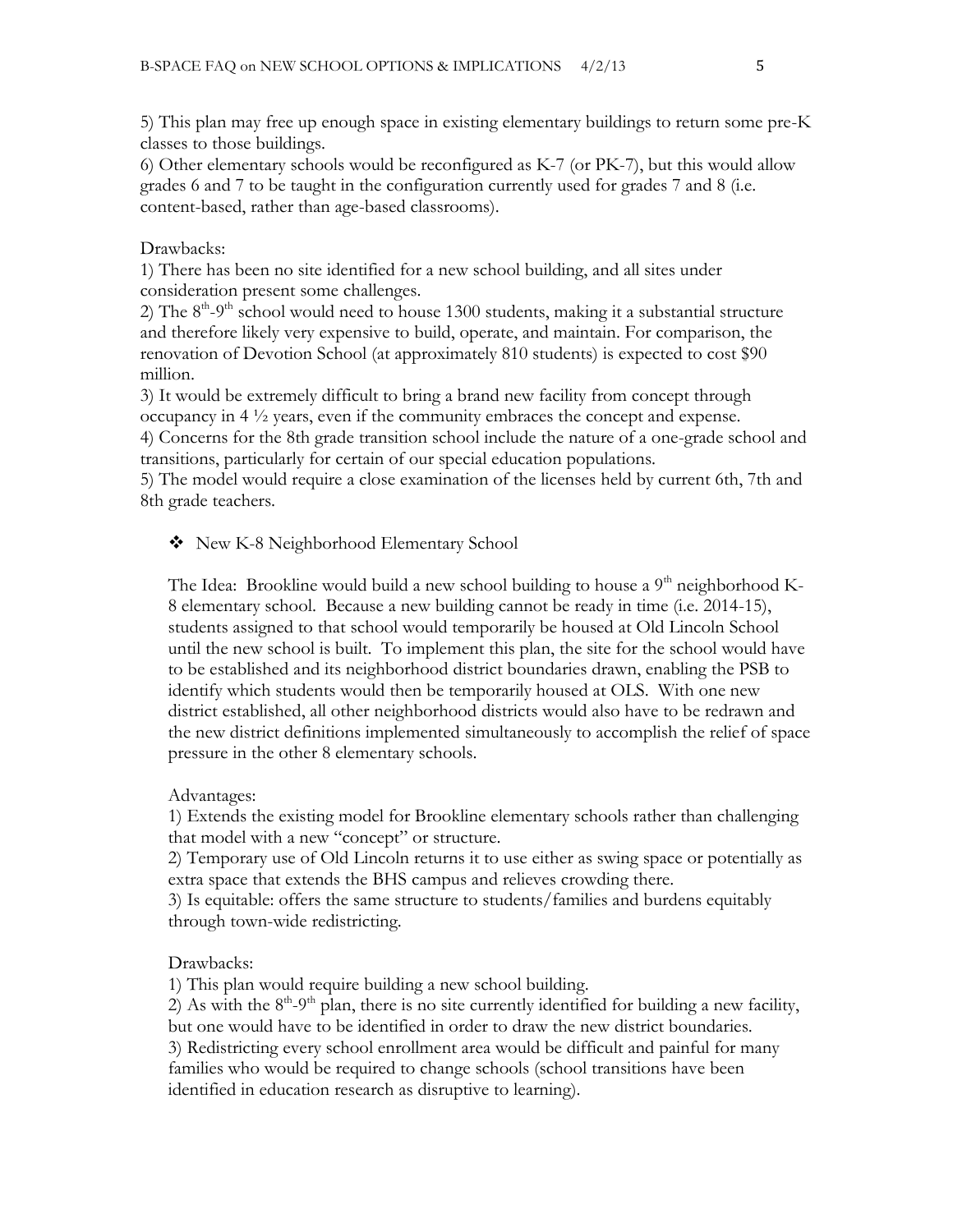## <span id="page-5-0"></span>"Super-Elementary" School

The Idea: In the crowded corridor of northeast Brookline (Devotion, Driscoll, Lincoln, Lawrence, Pierce), a "super elementary" school would be created out of one of the existing schools adjacent to Old Lincoln (Lincoln, Pierce, Lawrence), using the existing elementary as a lower-grades school and a renovated Old Lincoln as the site for the upper grades. District boundaries for the northeast schools would be redrawn in order for this "super elementary" to draw away from those other schools and relieve the pressure in them by effectively doubling the capacity of the new two-building school.

### Advantages:

1) Relieves pressure in our most space-challenged buildings.

2) Does not require finding a site for or building a new school.

3) Provides some opportunity to innovate with a new split-school model.

4) Retains the identity of a K-8 school for students who attend, if not the co-location.

5) Places older students at Old Lincoln, as has been deemed appropriate for that site given limited outdoor space and the location on Rt. 9.

### Drawbacks:

1) Redistricting would be required, although more limited given only 4 of 8 schools affected.

2) The impact of the plan would be felt by only half the schools/families, rather than shared equitably.

3) Other schools would not get relief from their overcrowding, potentially requiring other adjustments (such as modulars) at those locations.

4) The new "super school" would not feel like the other K-8 elementaries because of the physical split – a model used years ago when Lincoln was based at two different sites. 5) Permanently uses Old Lincoln, removing it as swing space or as possible help to relieve overcrowding at BHS.

6) Does nothing to address crowding at BHS or potential residential growth elsewhere in town.

# <span id="page-5-1"></span>**5. Q: Are any "innovation" models still being considered, such as a 6th grade campus or concept school?**

**A:** No options are off the table, but the three discussed above have risen to the top because of the range of advantages they offer. Other ideas, such as a  $6<sup>th</sup>$  grade campus, would be more complicated to initiate at Old Lincoln School because the current  $4<sup>th</sup>$  grade (which will be in  $6<sup>th</sup>$  grade in 2014-15) is already 575 students, straining the capacity of Old Lincoln School. However, if the idea of a  $6<sup>th</sup>$  grade campus receives public support as a model that would give Brookline exciting new options for curricular innovation, the B-SPACE Committee would explore it further. The same is true for "concept" schools such as a language immersion, performing arts, and IB school, or a STEM school.

## <span id="page-5-2"></span>**6. Q: Where would Brookline build a new school building?**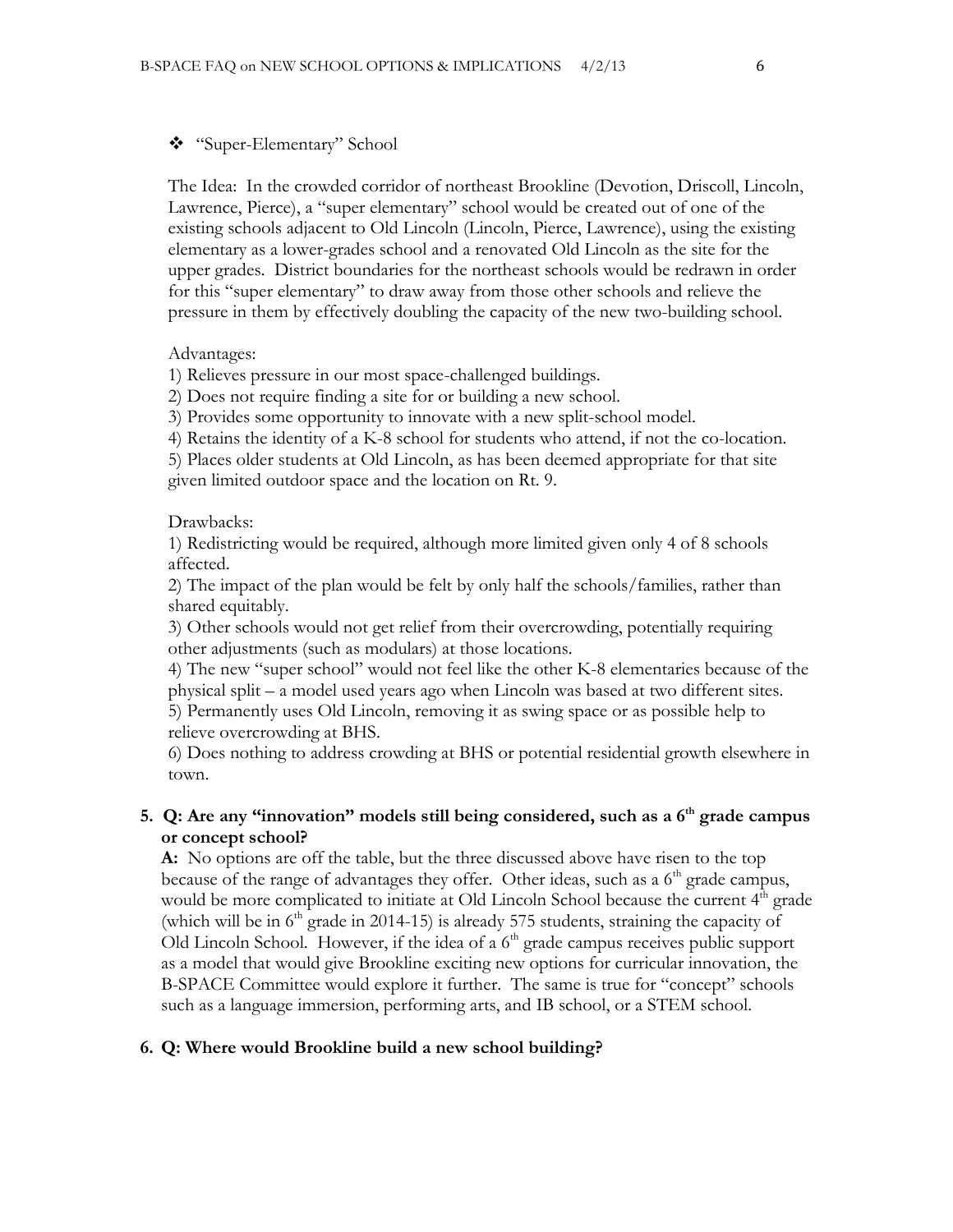**A:** Brookline has limited site options for a new school building, given current land holdings, [Article 97 protection](http://protectmassenvironment.org/public_lands_preservation_act.htm) of open space, existing structures, and the cost of purchasing any new land or existing buildings.

#### The two main locations discussed by B-SPACE include:

Baldwin School: Currently the most likely site for any new building, the Baldwin School is located on Heath Street, adjacent to the Soule Recreation Center. It currently houses the Brookline Staff Day-Care Program and BHS's Winthrop House program. Putting aside the question of where those programs could be re-located, the building would have to be substantially rebuilt and expanded to serve as a new school, regardless of what kind of school goes there. Baldwin School is located in the Chestnut Hill National Register Historic District and is listed on the State Register of Historic Properties, but the majority of the property is not subject to Article 97.

Lynch Center: Located on Brookline Ave. adjacent to a large playing field, the Lynch Center currently houses several BEEP pre-K programs. The parcel is made up of several gifts to the Town, has numerous complications related to prior use (e.g. environmental issues below ground), and is protected by Article 97, making it all-but-impossible to renovate and/or expand.

# <span id="page-6-0"></span>**7. Q: I thought Brookline owned lots of land and buildings. What about the field in front of the high school, Larz Anderson, Putterham Golf Course, the libraries, or even Town Hall?**

**A:** All of these have been raised and, for various reasons having to do with current use, cost of purchase, amount of time necessary for conversion, legislative requirements, physical constraints of a site, and/or Article 97, they are not under active consideration. Since every possible site has challenges that have not been fully explored, however, we may have to reconsider other sites as the analysis proceeds.

## <span id="page-6-1"></span>**8. Q: Why aren't we just building modulars at every school and calling the problem solved?**

**A:** To address immediate overcrowding, the PSB is installing modulars at the Lawrence School and continues to consider modulars at other schools as they reach their maximum capacity. According to feasibility studies conducted in 2010 and 2012 of potential modular use in Brookline, very few of our elementary schools have the land capacity to easily absorb any modular classrooms, so their use already implicates covering parking lots or other desirable property. Moreover, modulars are expensive (approximately \$400- \$500K per classroom, depending on location and variable costs of installation), they do not address the overcrowding of common spaces in schools (cafeterias, gyms, performance spaces, libraries), and they can be controversial in the neighborhoods that are asked to absorb them because of their reputation as boxy, unattractive structures.

#### <span id="page-6-2"></span>**9. Q: What will it cost to build a new school building? Can the Town afford it?**

**A:** The cost/affordability of a new school building depends on:

- Whether land and/or an existing structure must be purchased by the Town;
- Whether the site requires extraordinary remediation costs (e.g. environmental clean-up) or for which we must secure a release from Article 97 open space protections;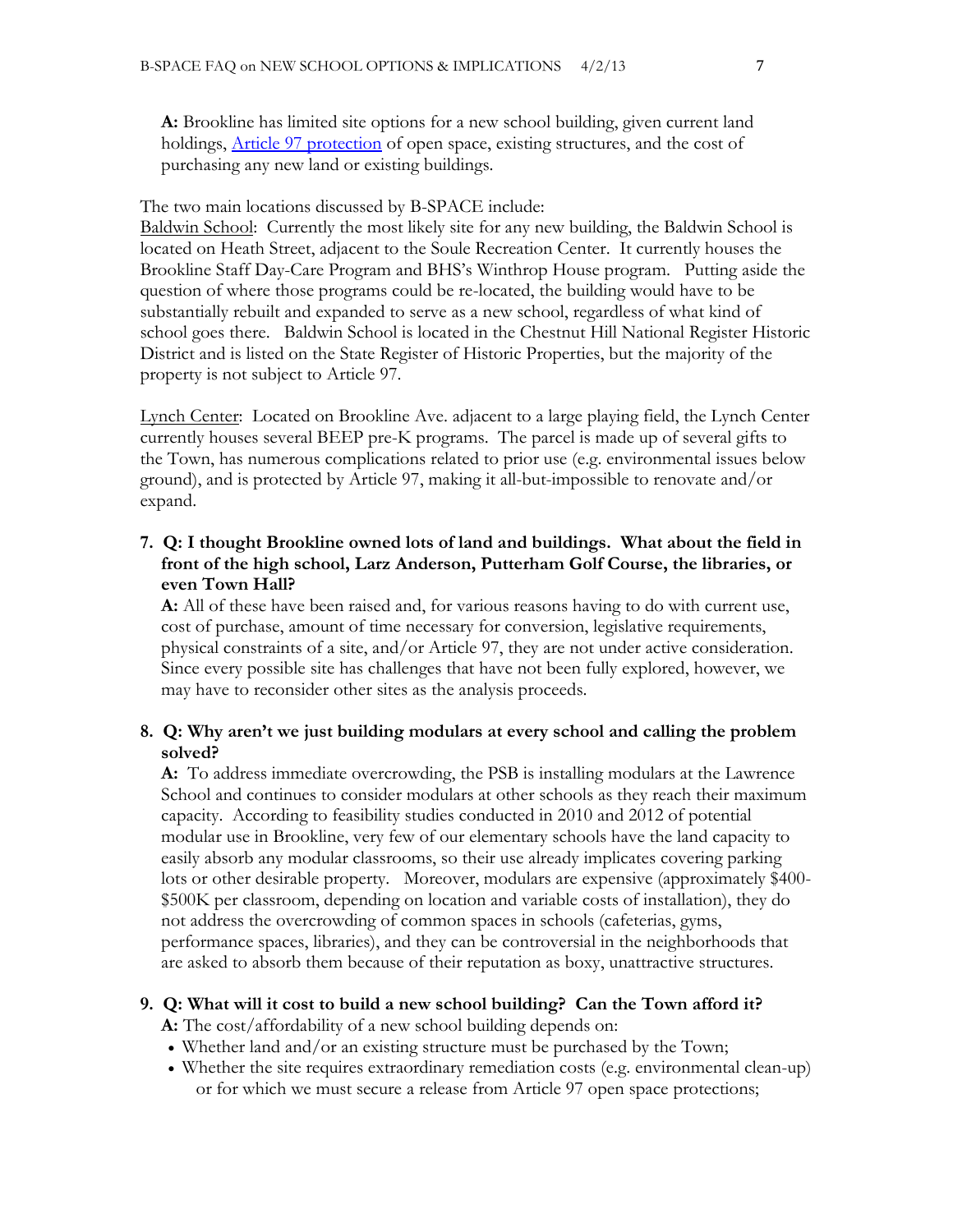- The size of what is proposed and the nature of the program it will house. Given the difference in enrollment scenarios of the above options, a "new school" for a K-8 would have to house approximately 600 students, while a building for the  $8<sup>th</sup>$ -9<sup>th</sup> scenario would have to house 1300 (assuming two full grades of up to 650 students each) and might include programming not currently offered in K-8s or at the high school.
- Whether the Massachusetts School Building Authority works with the Town to finance the new building (as they have with Lawrence, Runkle, Heath, and now Devotion);
- Whether citizens are willing to pay for these additional costs through approving a [Debt](http://www.mass.gov/dor/docs/dls/publ/misc/levylimits.pdf)  [Exclusion Override/General Operating Override.](http://www.mass.gov/dor/docs/dls/publ/misc/levylimits.pdf) The principal difference between the two is a Debt Exclusion Override is a *temporary increase* to your property taxes to finance capital (e.g. the Debt Exclusion passed to build the New Lincoln School expires this year), while a General Operating Override is a *permanent increase* in the tax levy to finance specific ongoing operating costs of the Town (e.g. the 2008 override that provided funds for police and fire, sidewalks, extending the school day, and adding universal K-6 world language to the core program in the public schools).

## <span id="page-7-0"></span>**10. Q: If the operating budget for the schools is in trouble AND we have to build a new school, does that mean we need both a Debt Exclusion Override and a Property Tax Operating Override?**

**A:** In all likelihood, yes, absent any changes to educational policy and/or to employee contracts. The Town Administrator and his staff have suggested that both would be necessary under all the scenarios now contemplated.

#### <span id="page-7-1"></span>**11. Q: How much of a tax increase would this mean for Brookline homeowners?**

**A:** According to the Town Administrator and his staff, based on current (FY13) home values and tax rates, a debt exclusion override would add \$73 for each million dollars of debt service for the median Single Family (SF) home (median= \$1.07M value), \$29 for the median condo (median =\$425K value), both assuming the Residential Exemption, and \$117 for the median commercial property (median  $=\frac{1.09M}{value}$ ). So, for example, if we had a debt exclusion override for the Devotion project (\$4.8M estimated debt service in the first year), assuming current assessments and tax rates, the annual additional cost would be approximately \$352 for the median SF home, \$140 for the median condo, and \$577 for the median commercial property.

A general operating override would be separately calculated, based on the amount of revenue sought. That amount will depend substantially on what form of new program/school is decided upon by the community. What we know is that the additional cost of staffing an [additional K-8 elementary school](http://www.brooklinema.gov/index.php?option=com_docman&Itemid=1744) (see Draft Budget K-8 #9 School) would likely be more than \$2 million per year and that the schools are currently facing a need for new revenues to build and/or restore other programs such as music, technology, and enrichment/challenge support).

## <span id="page-7-2"></span>**12. Q: What happens if we decide on a model requiring a new school and an override fails to pass?**

**A:** We would probably have no choice but to use less expensive and less attractive options (such as a plan that only uses OLS, more modulars at some schools, larger class sizes, additional use of leased space and possible off-siting of pre-K and Kindergarten